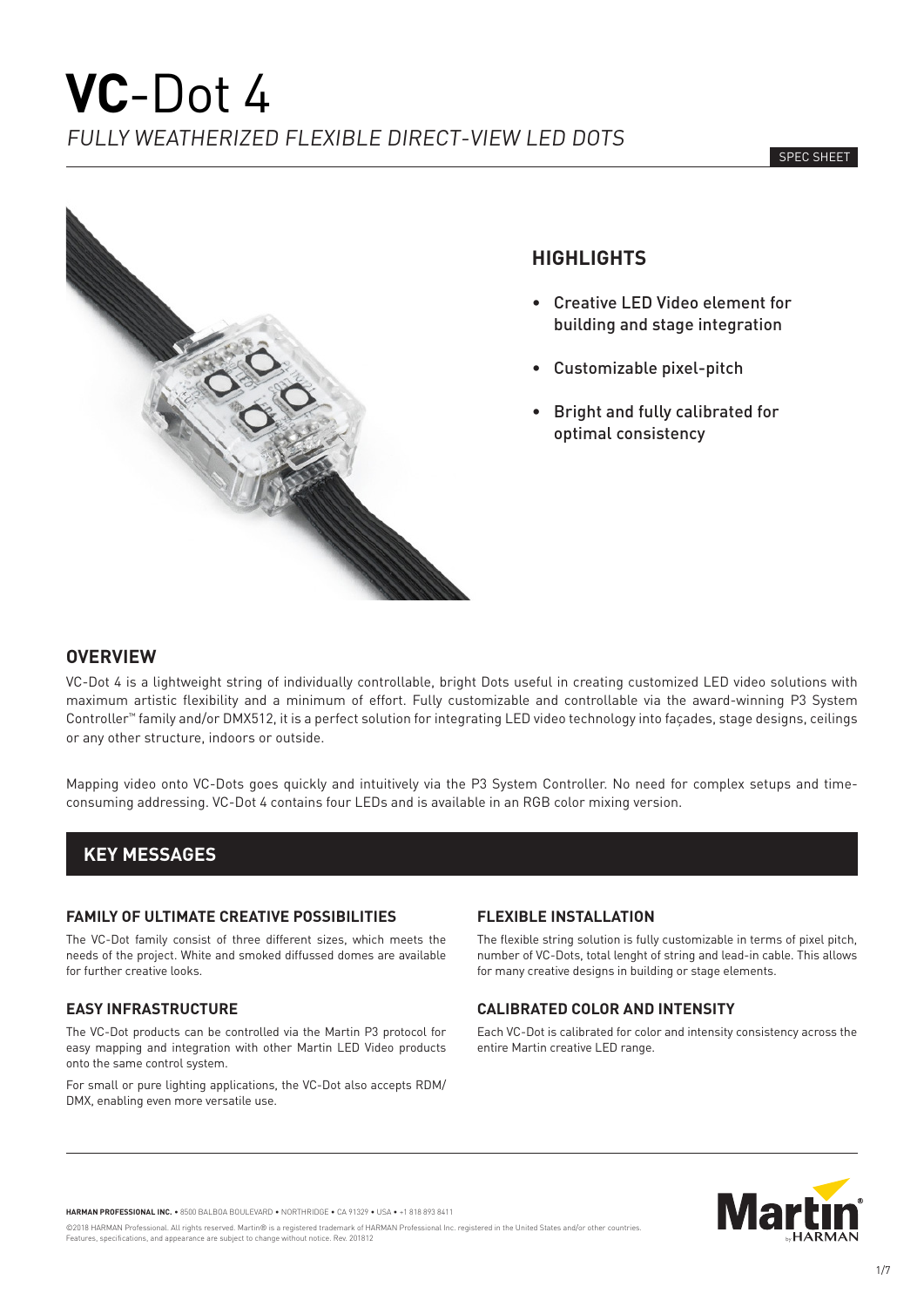#### SPEC SHEET

# **FEATURES**

- Flexible string-based direct-view LED lighting
- Perfect for façade or stage integration
- Individually controllable VC-Dots
- Up to 64 VC-Dots per string
- Customizable VC-Dot pixel pitch and string length
- Calibrated brightness and colors for each VC-Dot
- P3 and RDM/DMX controllable
- Intuitive mapping and addressing via P3 System Controller family
- Efficient and long-lasting
- IP67 rated for permanent outdoor or indoor use
- Simple infrastructure via VC-Feeder and P3 PowerPort
- Great number of mounting options using clips, brackets or profiles

# **ORDERING INFORMATION**

• VC-Dot 4 RGB, 200 mm (7.9 in.) pitch, 64 pcs., 2 m (6.6 ft.) lead-in ..........................................P/N 90357100 Strings with custom Dot pitch and lead-in length can be manufactured to special order

#### **RELATED ITEMS**

- Martin VC-Feeder with BBD connector ........................ P/N 90357041
- Martin P3 PowerPort 1000 IP Installation ...................P/N 90721080 • Martin P3 PowerPort 1000 IP Rental ...........................P/N 90721070
- Martin P3 PowerPort 1500 ...........................................P/N 90721040
- Martin P3-050 System Controller ................................P/N 90721090
- Martin P3-150 System Controller ................................P/N 90721015
- Martin P3-300 System Controller ................................P/N 90721060
- Martin P3-PC System Controller .................................P/N 90721030
- Martin IP66 Power Supply, 240 W ................................P/N 90760330





**HARMAN PROFESSIONAL INC.** • 8500 BALBOA BOULEVARD • NORTHRIDGE • CA 91329 • USA • +1 818 893 8411 ©2018 HARMAN Professional. All rights reserved. Martin® is a registered trademark of HARMAN Professional Inc. registered in the United States and/or other countries. Features, specifications, and appearance are subject to change without notice. Rev. 201812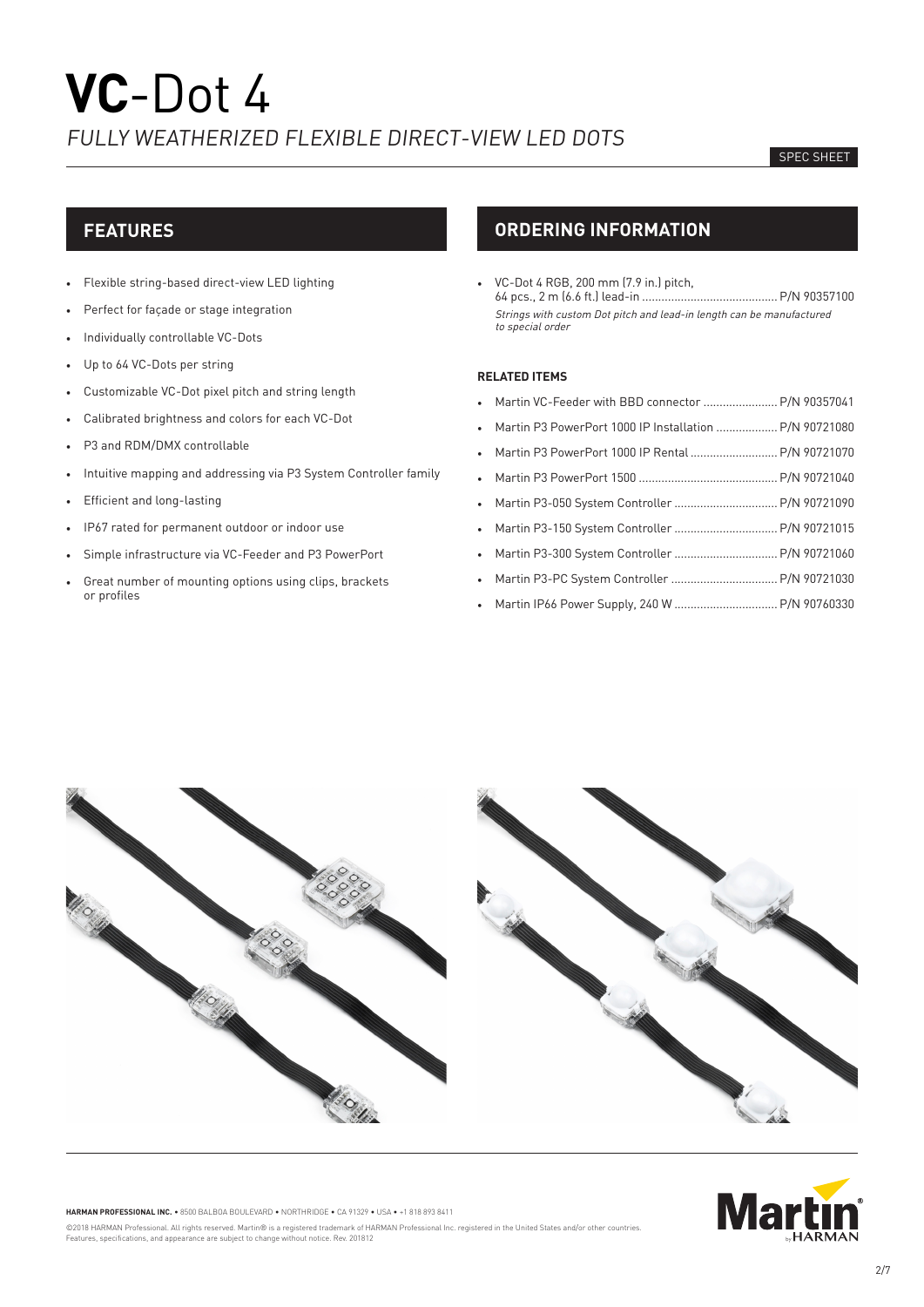#### SPEC SHEET

# **ORDERING INFORMATION ACCESSORIES**

#### **CABLE ACCESSORIES:**

- VC-Dots ribbon cable extension, 10 m (32.8 ft.)........ P/N 90357230
- Quick splice connectors for VC-Dots ribbon cable extension, set of 15............................... P/N 90357240
- VC-Dots ribbon cable termination cap, set of 10 ...... P/N 91611400

#### **DOME ACCESSORIES:**

- VC-Dot 4 Diffuser Domes, set of 10........................... P/N 90357190
- VC-Dot 4 Diffuser Domes, Smoked, set of 10 ........... P/N 91610109

#### **MOUNTING ACCESSORIES FOR INDOOR USE ONLY:**

- VC-Dot 4 Interior Mounting Clips, 10 pcs.................. P/N 90357220
- VC-Dot 4 Truss Clips, set of 10.................................. P/N 91611372
- VC-Dot 4 Plastic Mounting Profile, Black, 1.2 m (4.0 ft.)................................................... P/N 91611450
- VC-Dot 4 Plastic Mounting Profile Cover, Black, 1.2 m (4.0 ft.)................................................... P/N 91611470
- VC-Dot 4 Plastic Mounting Profile, White, 1.2 m (4.0 ft.)................................................... P/N 91611460

• VC-Dot 4 Plastic Mounting Profile Cover, White, 1.2 m (4.0 ft.)................................................... P/N 91611480

### **MOUNTING ACCESSORIES FOR OUTDOOR AND INDOOR USE:**

- VC-Dot 4 Mounting Bracket....................................... P/N 91611302 • VC-Dot 4 Aluminum Mounting Profile, Black, 2 m (6.6 ft.)...................................................... P/N 91611378 • VC-Dot 4 Mounting Profile Cover, Black, 2 m (6.6 ft.)...................................................... P/N 91611379 • VC-Dot 4 Mounting Profile End Caps, Black, set of 10 .......................................................... P/N 91611380 • VC-Dot 4 Mounting Profile Cable Entry End Caps, Black, set of 10 .......................................................... P/N 91611381 • VC-Dot 4 Aluminum Mounting Profile, Grey, 2 m (6.6 ft.)........................................................ P/N 91611390 • VC-Dot 4 Mounting Profile Cover, Grey, 2 m (6.6 ft.)........................................................ P/N 91611391 • VC-Dot 4 Mounting Profile End Caps, Grey, set of 10 ............................................................ P/N 91611392 • VC-Dot 4 Mounting Profile Cable Entry End Caps,
- Grey, set of 10 ............................................................ P/N 91611393

# **MOUNTING OPTIONS**





**HARMAN PROFESSIONAL INC.** • 8500 BALBOA BOULEVARD • NORTHRIDGE • CA 91329 • USA • +1 818 893 8411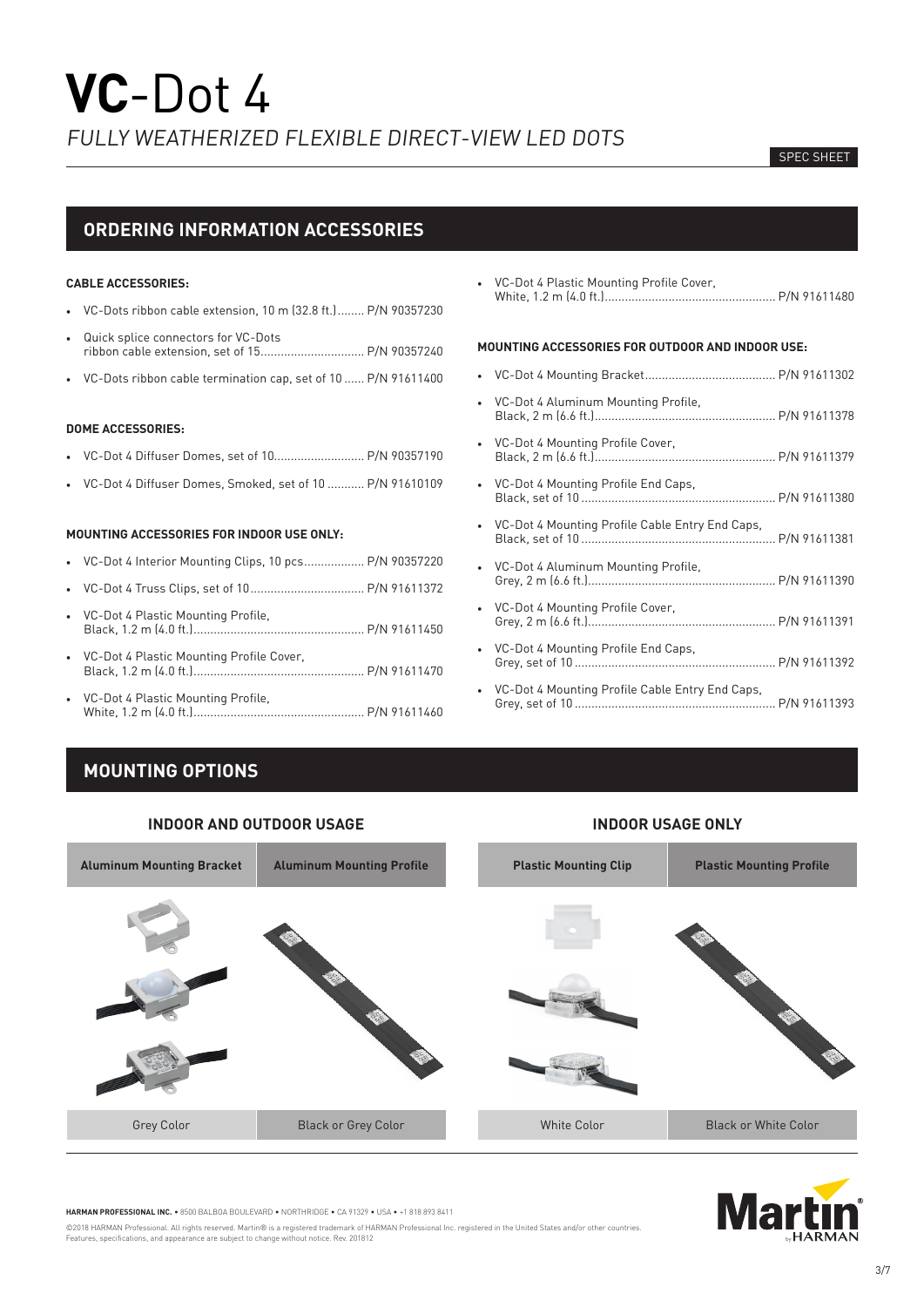#### SPEC SHEET

# **TECHNICAL SPECIFICATIONS**

### **CONTROL AND PROGRAMMING**

|                                           | controller |
|-------------------------------------------|------------|
|                                           | color      |
| Color and intensity calibration Dot-level |            |
|                                           |            |
|                                           |            |

#### **OPTICS**

| Minimum LED lifetime50 000 hours (to >70% luminous output)* |  |
|-------------------------------------------------------------|--|
|                                                             |  |
| *Figure obtained under manufacturer's test conditions       |  |

# **PHOTOMETRIC DATA**

| Luminous intensity, RGB,                   |  |
|--------------------------------------------|--|
| Luminous intensity, RGB, raw mode  7.5 cd  |  |
| Total output, RGB, calibrated mode 18.8 lm |  |
| Red output, RGB, calibrated mode  5.2 lm   |  |
| Green output, RGB, calibrated mode 12.3 lm |  |
| Blue output, RGB, calibrated mode 1.4 lm   |  |
|                                            |  |
| Viewing angle with dome  180° x 180°       |  |

# **CONSTRUCTION**

|                                            | polycarbonate |
|--------------------------------------------|---------------|
|                                            |               |
|                                            |               |
| Minimum cable bend radius  26 mm [1.1 in.] |               |
|                                            |               |
| <b>RoHS</b> compliant                      |               |
|                                            |               |

# **INSTALLATION**

Orientation.............................................Any

# **CONNECTIONS**

Power & data input to VC-Dot string from VC-Feeder**™**..................................... Custom 8-pin connector, IP67-rated

# **ELECTRICAL**

| Power and data converter Martin VC-Feeder™                               |  |
|--------------------------------------------------------------------------|--|
| Peak power consumption<br>(at full intensity, full white) 1.50 W per Dot |  |
| Typical power consumption (with typical video content): 0.50 W per Dot   |  |
| Figures for typical video content are indicative only and will vary      |  |

# **THERMAL**

| Maximum ambient temperature                                                       |  |
|-----------------------------------------------------------------------------------|--|
| Minimum ambient temperature                                                       |  |
| Peak heat dissipation (calculated,                                                |  |
| Typical heat dissipation (calculated,<br>with typical video content]  2.5 BTU/hr. |  |
| Figures for typical video content are indicative only and will vary               |  |

# **APPROVALS**

| EN 61000-3-3 |
|--------------|
|              |
|              |
|              |
|              |
|              |





**HARMAN PROFESSIONAL INC.** • 8500 BALBOA BOULEVARD • NORTHRIDGE • CA 91329 • USA • +1 818 893 8411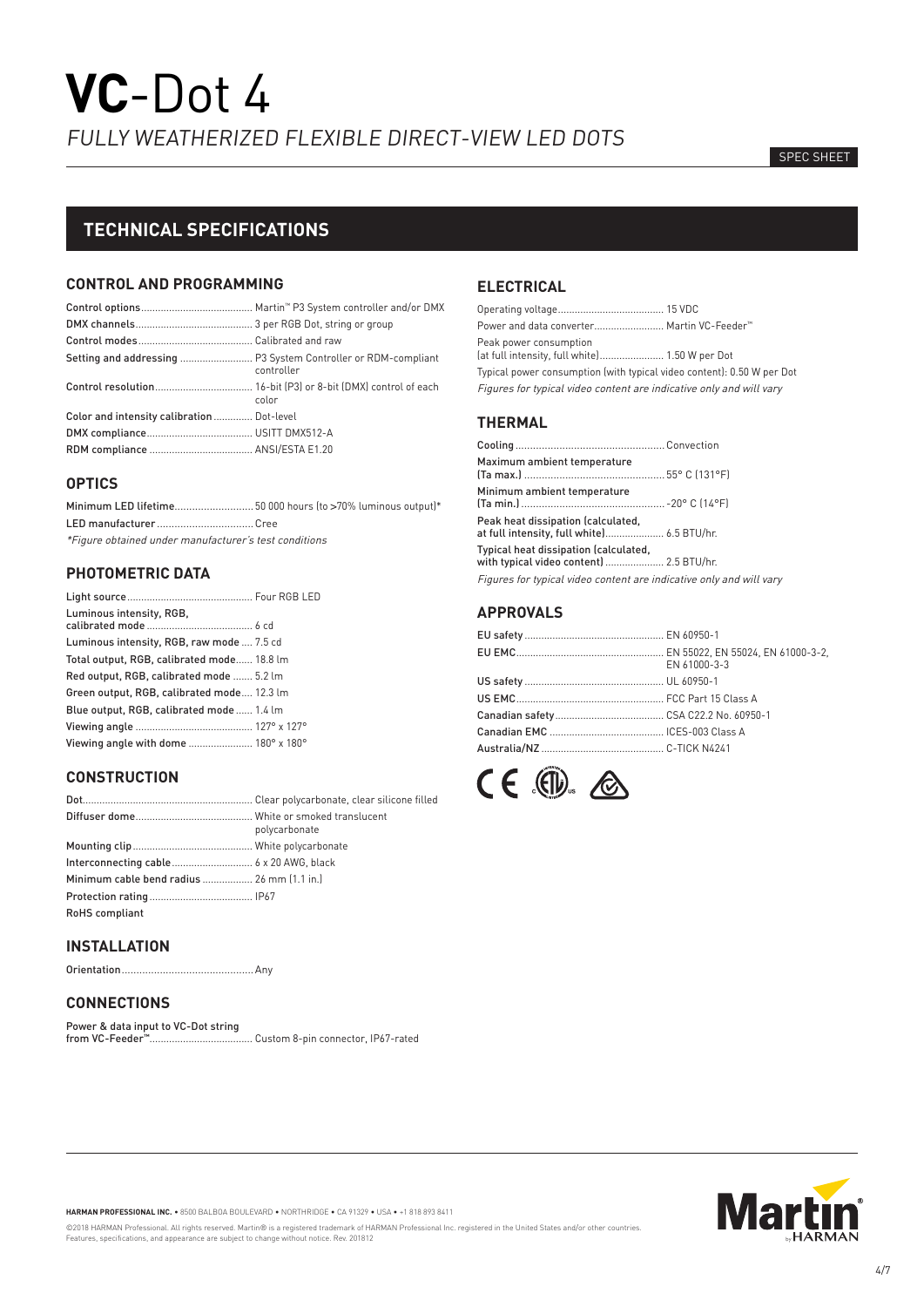#### SPEC SHEET

# **CONFIGURATION**

| Dot Spacing [mm] | <b>Max. Number Of</b><br><b>Dots per String/</b><br><b>VC-Feeder [Pcs]</b> | <b>Total String Length</b> |
|------------------|----------------------------------------------------------------------------|----------------------------|
| 110              | 64                                                                         | 8.93 m (29.3 ft.)          |
| 200              | 64 Std. Ver.                                                               | 14.6 m (47.9 ft.)          |
| 300              | 64                                                                         | 20.9 m (68.6 ft.)          |
| 400              | 64                                                                         | 27.2 m (89.2 ft.)          |
| 500              | 64                                                                         | 33.5 m (109.9 ft.)         |
| 600              | 64                                                                         | 39.8 m (130.6 ft.)         |
| 700              | 64                                                                         | 46.1 m (151.2 ft.)         |
| 800              | 64                                                                         | 52.4 m (171.9 ft.)         |
| 900              | 62                                                                         | 56.9 m (186.7 ft.)         |
| 1000             | 59                                                                         | 60.0 m (196.9 ft.)         |
| 1100             | 57                                                                         | 63.6 m (208.7 ft.)         |
| 1200             | 54                                                                         | 65.6 m (215.2 ft.)         |
| 1300             | 53                                                                         | 69.6 m (228.3 ft.)         |
| 1400             | 51                                                                         | 72.0 m (236.2 ft.)         |
| 1500             | 49                                                                         | 74.0 m (242.8 ft.)         |
| 1600             | 48                                                                         | 77.2 m (253.3 ft.)         |
| 1700             | 46                                                                         | 78.5 m (257.5 ft.)         |
| 1800             | 45                                                                         | 81.2 m (266.4 ft.)         |
| 1900             | 44                                                                         | 83.7 m (274.6 ft.)         |
| 2000             | 43                                                                         | 86.0 m (282.2 ft.)         |

# **2m LEAD-IN CABLE 5m LEAD-IN CABLE (MAX)**

| <b>Max. Number Of</b><br>Dots per String/<br><b>VC-Feeder [Pcs]</b> | <b>Total String Length</b> |
|---------------------------------------------------------------------|----------------------------|
| 64                                                                  | 11.93 m (39.1 ft.)         |
| 64                                                                  | 17.6 m (57.7 ft.)          |
| 64                                                                  | 23.9 m (78.4 ft.)          |
| 64                                                                  | 30.2 m (99.1 ft.)          |
| 64                                                                  | 36.5 m (119.8 ft.)         |
| 64                                                                  | 42.8 m (140.4 ft.)         |
| 64                                                                  | 49.1 m (161.1 ft.)         |
| 62                                                                  | 53.8 m (176.5 ft.)         |
| 59                                                                  | 57.2 m (187.7 ft.)         |
| 56                                                                  | 60.0 m (196.9 ft.)         |
| 54                                                                  | 63.3 m (207.7 ft.)         |
| 52                                                                  | 66.2 m (217.2 ft.)         |
| 50                                                                  | 68.7 m (225.4 ft.)         |
| 49                                                                  | 72.2 m (236.9 ft.)         |
| 47                                                                  | 74.0 m (242.8 ft.)         |
| 46                                                                  | 77.0 m (252.6 ft.)         |
| 45                                                                  | 79.8 m (261.8 ft.)         |
| 43                                                                  | 80.6 m (264.4 ft.)         |
| 42                                                                  | 82.9 m (272.0 ft.)         |
| 41                                                                  | 85.0 m (278.9 ft.)         |
|                                                                     |                            |

**Lead-in cable: Dot spacing: Maximum number of pixels per string: 64 Pcs.** Standard: 2000 mm (78.8 in.) Min: 110 mm (4.3 in.) **Different dot spacing is allowed on a string** Maximum: 5000 mm (196.9 in.) Max: 2000 mm (78.8 in.) eel<br>Ge ख e al 'nn'<br>.nn. ng" 'es' 'ee'<br>aa Dot spacing is measured between center to center of dots

**Please contact your local sales person for customized VC-Dot strings.** 

Refer to system diagrams for detailed system configuration



**HARMAN PROFESSIONAL INC.** • 8500 BALBOA BOULEVARD • NORTHRIDGE • CA 91329 • USA • +1 818 893 8411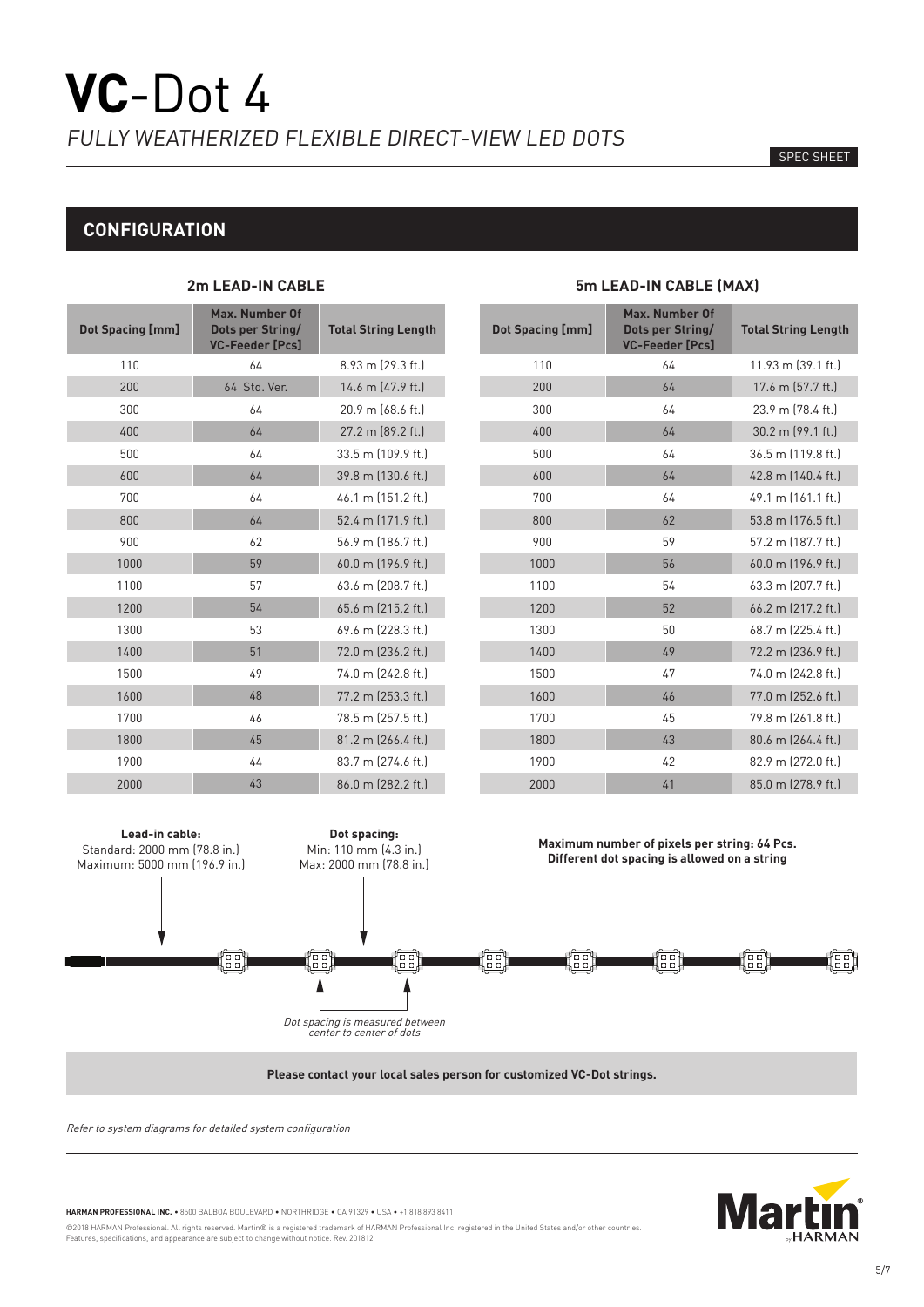# SPEC SHEET

# **DIMENSIONS**

# **PHYSICAL**

| <b>Pixel dimensions with dome</b> 36 mm x 30 mm x 27 mm | $(1.5 \times 1.2 \times 1.1 \text{ in.})$                            |
|---------------------------------------------------------|----------------------------------------------------------------------|
|                                                         | [7.9 in.] spacing, with 2 m (6.6 ft.) lead-in<br>cable and connector |
| Maximum number of                                       |                                                                      |
| Standard pixel spacing (pitch) 200 mm (7.9 in.)         |                                                                      |
| Minimum pixel spacing (pitch) 110 mm (4.3 in.)          |                                                                      |
| Maximum pixel spacing (pitch)  2000 mm (78.8 in.)       |                                                                      |
| Standard lead-in cable length 2000 mm (78.8 in.)        |                                                                      |
| Maximum lead-in cable length  5000 mm (196.9 in.)       |                                                                      |
| One pixel = one Dot                                     |                                                                      |





All dimensions are in mm







**HARMAN PROFESSIONAL INC.** • 8500 BALBOA BOULEVARD • NORTHRIDGE • CA 91329 • USA • +1 818 893 8411